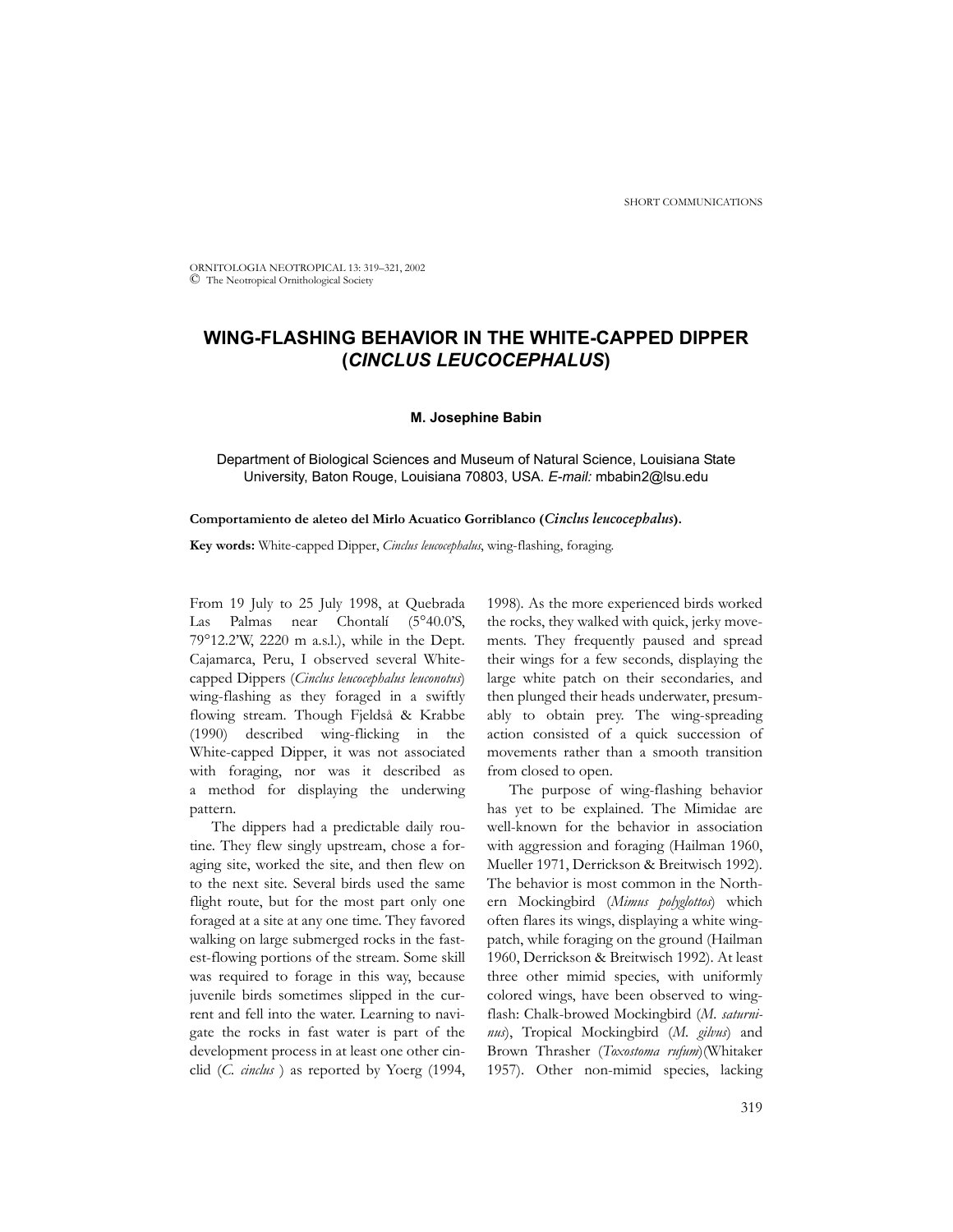BABIN

underwing patches, such as the European Starling (*Sturnus vulgaris*), Roadrunner (*Geococcycx californianus*), and Least Bittern (*Ixobrychus exilis*), have also been reported to forage while wing-flashing (Hailman 1959). Selander & Hunter (1960) suggested that this behavior functions to startle hidden insects, making them easier to see and catch. If this is true for the dippers, then stomach contents should reveal a high proportion of motile organisms.

I examined stomach contents from five White-capped Dippers collected at my observation locality. The contents were largely small stones and plant matter, with some planktonic (clear-bodied, non-motile) organisms, small eggs, and a few insect parts (beetle elytra, wings). However, the stomach with the greatest insect matter came from a shot bird, whereas the others had been netted, suggesting digestion of stomach contents while birds were trapped in nets. The dippers clearly do not restrict their diet to mobile organisms with the ability for active escape.

Within the Cinclidae, wing-flicking and tail-flicking are well known, although the behavior is not associated with foraging but with inter-specific communication and predator avoidance (Spitznagel 1996). Only the South American cinclids display the more exaggerated flashing behavior (Salvador *et. al.* 1986). The Rufous-throated Dipper (*C. schulzi*) of Argentina and Bolivia is known to wing-flash while perched (A. Jaramillo pers. com., Salvador *et. al*. 1986). It is also the only other dipper to have a white underwingpatch. The White-capped and the Rufousthroated dippers also lack the diving behavior found in the other three members of this family (Fjeldså & Krabbe1990). Although loss of a feature does not necessarily result in compensatory function in a replacement feature, it is worth further investigation to compare foraging behavior in all the dippers and the relevance of wing-flashing in the South American representatives.

## ACKNOWLEDGMENTS

I thank John P. O'Neill and the National Geographic Society (grant no. 6202-98) for the opportunity to work in Peru. I also thank J. V. Remsen and Frederick H. Sheldon, John P. O'Neill and for reviewing the manuscript and providing helpful comments for its improvement.

#### REFERENCES

- Derrickson, K. C., & R. Breitwisch. 1992. Northern Mockingbird. *In* Poole, A., P. Stettenheim, & F. Gill (eds.). The birds of North America, No. 7. Academy of Natural Sciences, Philadelphia, & American Ornithologists' Union, Washington, D.C.
- Fjeldså, J., & N. Krabbe 1990. Birds of the High Andes. Apollo Books, Svendborg, Denmark.
- Hailman, J. P 1959. "Wing-twitching" and insect capture by the Starling. Auk 76: 236–238.
- Hailman, J. P. 1960. A field study of the mockingbird's wing-flashing behavior and its association with foraging. Wilson Bull. 72: 346– 357.
- Mueller, H. C. 1971. Flashes of white in the wings of other species elicit territorial behavior in a mockingbird. Wilson Bull. 83: 442–443.
- Salvador, S., S. Narosky, & R. Fraga. 1986. First description of the nest and eggs of the Rufousthroated Dipper (*Cinclus schulzi*) in northwestern Argentina. Gerfaut 76: 63–66.
- Selander, R. K., & D. K. Hunter. 1960. On the functions of wing-flashing in mockingbirds. Wilson Bull. 72: 341–345.
- Spitznagel, A. 1996. Why dippers dip On the adaptive significance of fitness-signalling [sic] and predator-pursuit deterring movements in birds. Zool. Anz. 235: 89–99.
- Whitaker, L. M. 1957. Comments on wing-flashing and its occurrence in Mimidae with uniformly colored wings. Wilson Bull. 69: 361– 363.